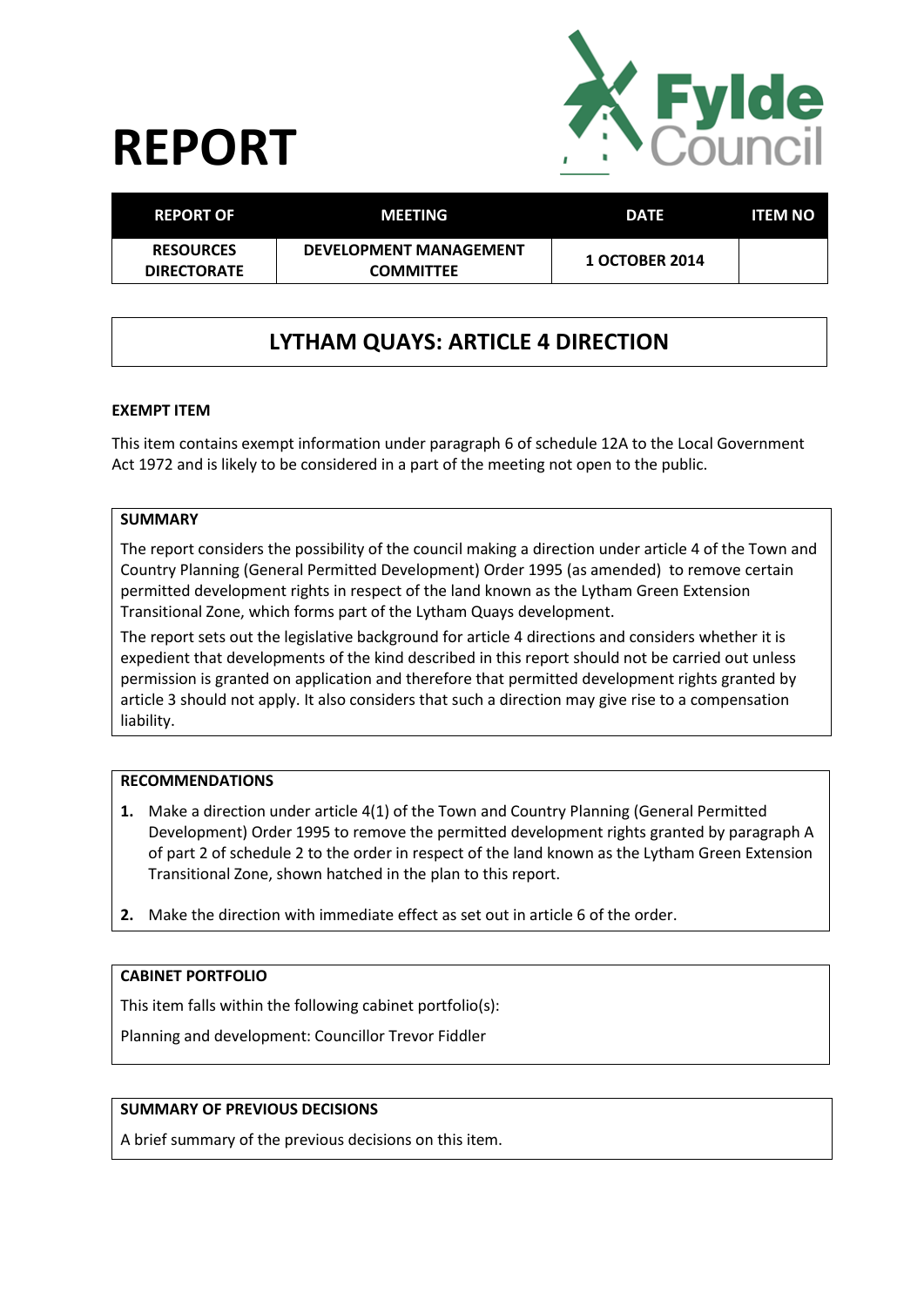# **REPORT**

#### **INTRODUCTION**

- 1. This report requests the committee to authorise making an article 4 direction to remove certain permitted development of land at Lytham Quays, Lytham.
- 2. Lytham Quays is a residential development consisting of over 260 dwellings. It was granted outline planning permission in March 2003 (application 02/0641) with approval of reserved matters being granted in July 2006 (application 06/0073). The plan below shows the area covered by the planning permission edged in a bold black line and the area to be comprised in the proposed article 4 direction hatched.

# [PLAN]

- 3. The hatched area is known as the Lytham Green Extension Transitional Zone and was intended to be retained as communal open space for the benefit of occupiers of the site. This provision was secured by condition 7 on application 02/0641 and conditions 3 & 14 on application 06/0073, which required the provision of landscaping and public open space.
- 4. Officers understand that, rather than being disposed of to a management company to be managed for the benefit of all of the residents of Lytham Quays, the hatched land has been or is in the process of being transferred to the owners of individual properties abutting the land. This fragmentation of ownership will make it much more likely that the individual owners will seek to enclose their own portions of the hatched land and use it as private domestic garden land.
- 5. The Head of Planning and Regeneration considers that incorporation of the hatched land into individual gardens in this way is undesirable because it will erode the open nature of this part of the site, which was intended to remain open in order to provide a setting for the villas along the estuary frontage.

#### PERMITTED DEVELOPMENT

6. Paragraph A of part 2 of schedule 2 to the Town and Country Planning (General Permitted Development) Order 1995 grants planning permission for the erection, improvement or alteration of a gate, fence, wall, or other means of enclosure. In the hatched area, the permitted development rights granted in this part of the schedule would allow a fence or wall of up to 2m in height.

# SCOPE OF ARTICLE 4 DIRECTIONS

7. Article 4(1) of the order allows a local planning authority ("LPA") to make a direction that development described in any part, class or paragraph of schedule 2 to the Order should not be carried out unless permission is granted for it on application. There are certain exceptions, which are not relevant to this report.

### POLICY

8. Government guidance on the use of article 4 directions is given in paragraph 038 of the Government's Planning Practice Guidance. So far as relevant to Lytham Quays, the guidance says: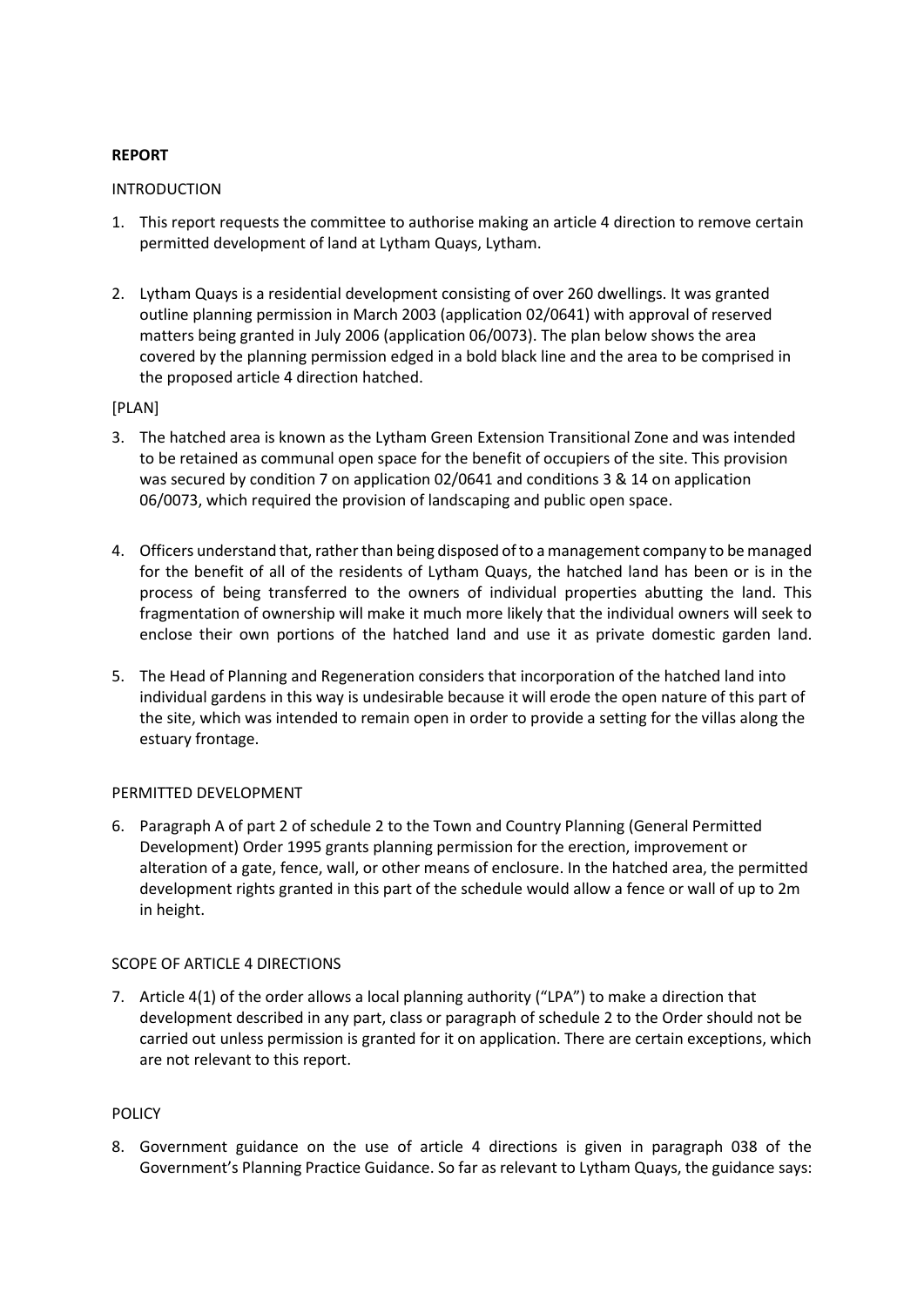*The use of Article 4 directions to remove national permitted development rights should be limited to situations where this is necessary to protect local amenity or the wellbeing of the area. The potential harm that the direction is intended to address should be clearly identified. There should be a particularly strong justification for the withdrawal of permitted development rights relating to…leisure plots and uses.*

Officers do not consider that the rights to be restricted fall within the description of "leisure plots" or uses or any of the other descriptions of circumstances where a particularly strong justification is required, which are not reproduced here.

#### PROCEDURE

- 9. An article 4 direction does not normally come into force until it is confirmed. The procedure requires the order to be made by the LPA and served and publicised in conformity with detailed requirements. The LPA may then confirm the direction. If there are objections to the direction, the LPA can only confirm it after taking the objections into account
- 10. The LPA can use an accelerated procedure if they consider that the development to which the direction relates would be prejudicial to the proper planning of their area or constitute a threat to the amenities of their area. Under this procedure, the direction comes into force immediately upon service, but automatically expires after six months unless they confirm it before then.
- 11. The Secretary of State does not need to confirm a direction, but has the power to cancel one.

#### EXPRESS CONSENT

- 12. It is worth emphasising that an article 4 direction does not prohibit development. It merely means that there must be an application for express planning permission to the LPA for development that would otherwise be permitted development under the General Permitted Development Order.
- 13. An application for development such as the erection of a low wall to enclose part of the site would need to be considered by the council against the background of the development plan and national policy. The application would need to be decided in accordance with the development plan unless material considerations indicate otherwise.
- 14. This suggests that there needs to be some consideration of the likely outcome of any such planning application. There would be little point in making a direction if it appears that the council as LPA would be unlikely to be able to refuse the anticipated developments or significantly influence them by the use of conditions or planning obligations. That does not seem to be the case here, as discussed in paragraphs 15 to 18 below.
- 15. The transitional area of open space was originally envisaged as forming part of the open space serving this development. To this end, although access to the area by members of the public was not intended, the transitional zone was identified as providing 1.147 Ha of the total 4.843 Ha of Public Open Space set out in the applicant's schedule submitted in discharge of the conditions attached to the outline planning permission and subsequent approval of reserved matters.
- 16. The subdivision of the transitional zone into individual plots of land and their enclosure would, in the opinion of your officers, erode the open setting of the villas and detract from the originally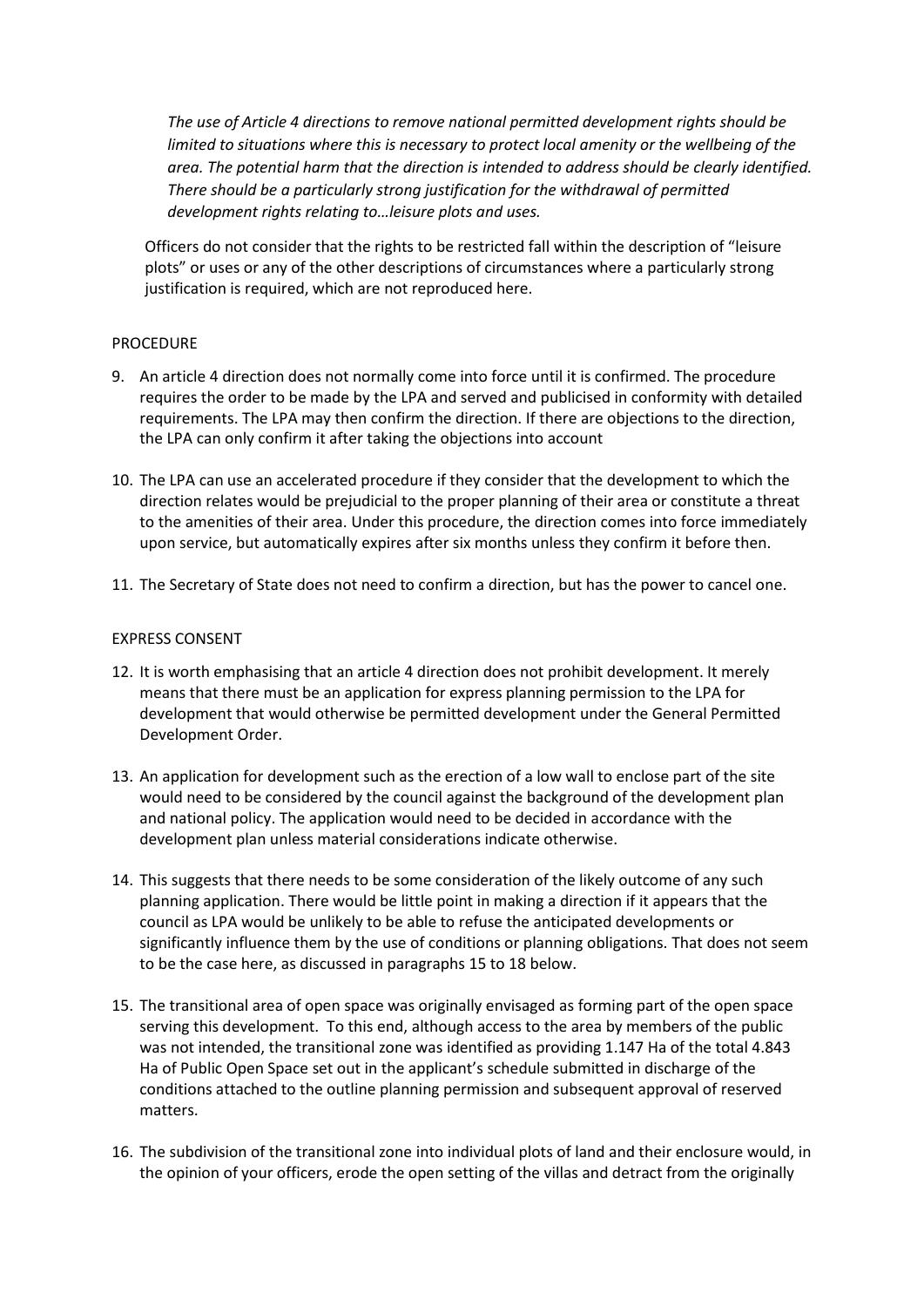intended provision of this area of land. At the time permission was granted, it was expected that this area of land would have remained in the ownership and management of the management company responsible for the care and maintenance of the open space on this estate. However, the subdivision of ownerships is considered to have increased the potential for future applications to enclose these areas of land.

- 17. Furthermore, the conditions that require the open space to be retained as approved are time limited and on the expiry of a 10-year period, the conditions could no longer be enforced to protect the open nature of the land. As a result of the land being ceded to the adjacent property owners, it is considered appropriate to put in place and Article 4 direction in the interests of the long term maintenance of this area of open space.
- 18. This analysis suggests that an article 4 direction would be a valuable tool to enable the council to restrict or control proposed development intended to enclose parts of the hatched area. Further, it suggests that the enclosure of parts of the hatched area would be prejudicial to the proper planning of the council's area, such that it would be appropriate to use the accelerated procedure to bring the article 4 direction into effect.

# COMPENSATION

- 19. Compensation is payable where planning permission is refused if permitted development rights for the development have been removed by an article 4 direction.
- 20. Compensation is assessed under section 107 of the Town and Country Planning Act 1990. It covers abortive expenditure and depreciation in the value of land directly attributable to the withdrawal of consent by the direction. The Lands Tribunal assesses compensation if agreement cannot be reached. In this case, the nature of the land and other restrictions that apply to its use indicate that potential compensation liability would be very small.

#### **CONCLUSION**

21. It appears that it would be possible to make an article 4 direction to withdraw permitted development rights to erect gates, fences, walls or other means of enclosure in respect of the land shown identified as part of the Lytham Green Extension Transitional Zone. The direction could ensure that only development compatible with the preservation of the landscaping of the LGETZ is permitted. However, if the Council took the view that any enclosure of that area was unacceptable then the council could refuse planning permission for it and in that event, the council is likely to have to pay compensation which would have to be assessed if it could not be agreed.

| <b>IMPLICATIONS</b> |                                                                                                                                                                                                                                                                                                                                                                                                                                                                                                     |  |
|---------------------|-----------------------------------------------------------------------------------------------------------------------------------------------------------------------------------------------------------------------------------------------------------------------------------------------------------------------------------------------------------------------------------------------------------------------------------------------------------------------------------------------------|--|
| Finance             | If the Council were to make an article 4 direction to<br>withdraw permitted development rights as described<br>in the body of this report the Council could, at some<br>point in the future, be required to pay compensation<br>should planning permission be refused in respect of<br>permitted development rights that have been<br>rescinded by the Council's actions in this regard. There<br>is currently no approved budget for any such<br>compensation payments should they become payable. |  |